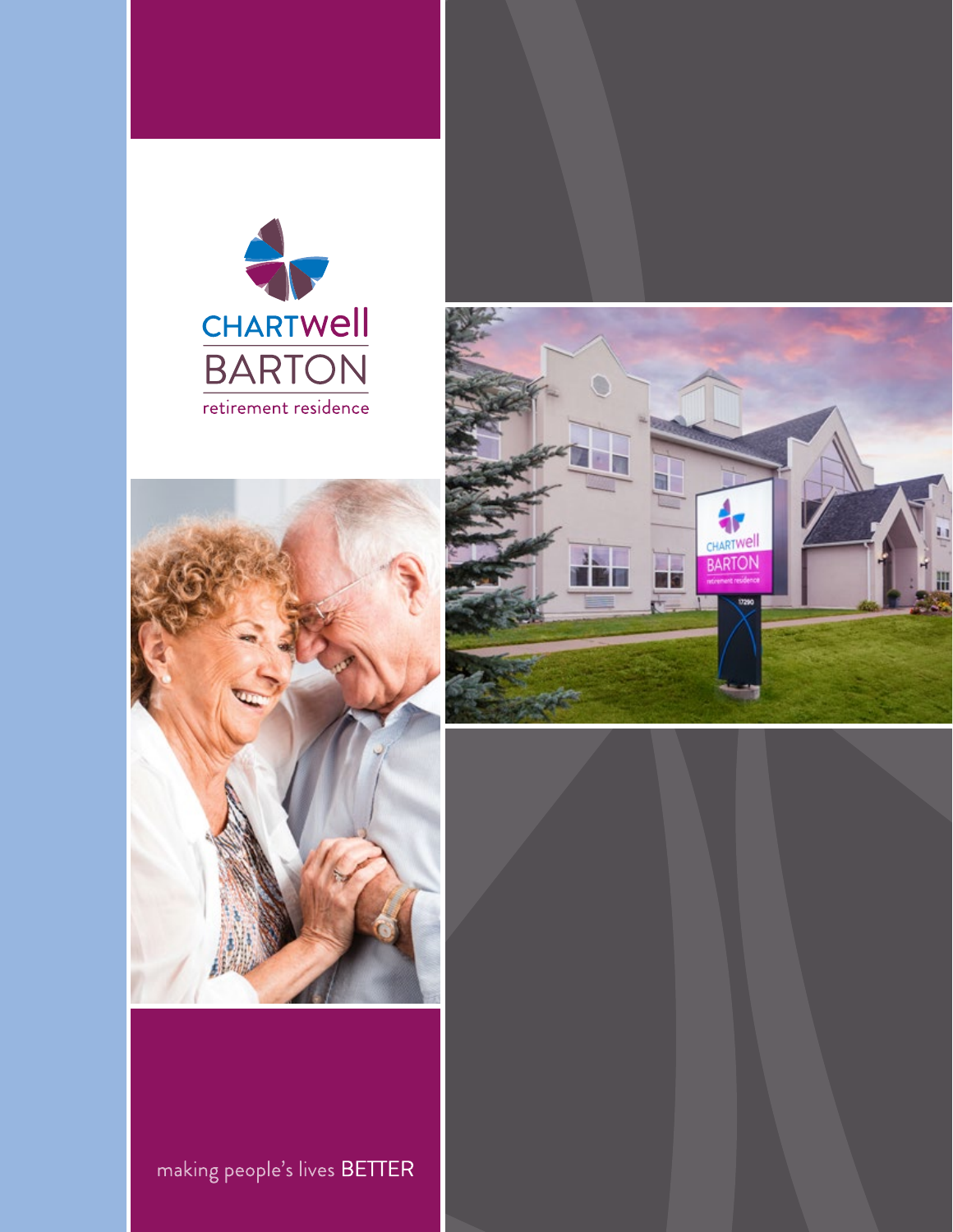

## PART OF OUR LOCAL COMMUNITY SINCE 2000

Chartwell Barton is an established retirement residence in Newmarket welcoming active seniors searching for an independent supportive living lifestyle. A part of the community for over 20 years, our spacious and modern home boasts beautiful outdoor space and large suites, including desirable two-bedroom layouts. While our high-ceilinged amenities and suites are sure to draw you in, it's our tight-knit community and warm atmosphere that will truly make you feel at home.

 A wide range of local dining options surround us, of parks in your neighbourhood. Our residence is in the heart of Newmarket. giving you the freedom to dine in or experience new cuisine in the company of friends and family. Our home has everything you need within reach: Southlake Hospital, Upper Canada Mall and access to Highway 404. You'll also fnd nature is yours at Chartwell Barton—fnd peace on our quiet patio surrounded by greenery or embrace the variety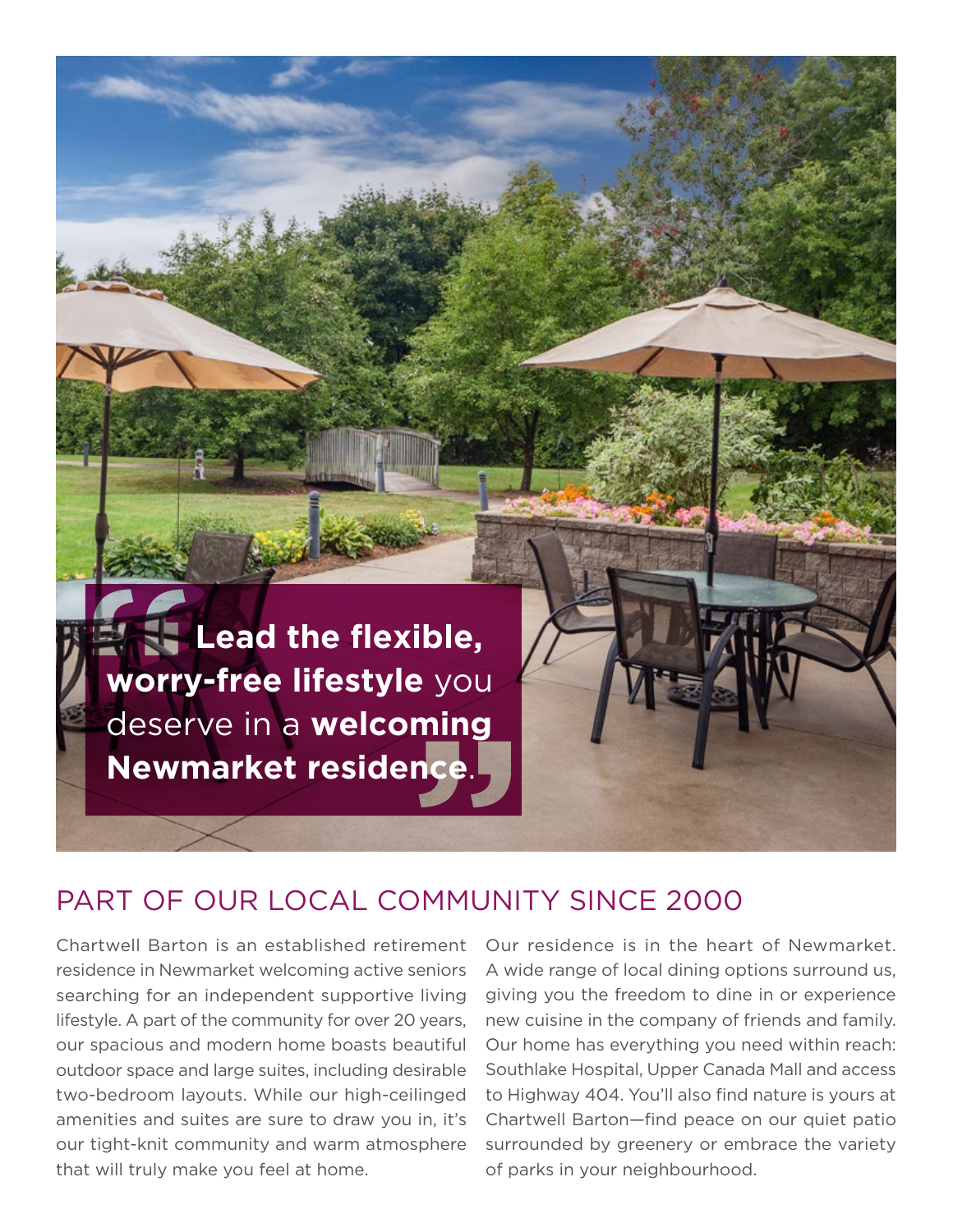# OUR UNIQUE LIFESTYLE

active social life. What makes a retirement residence a true home? For our residents, it's a combination of factors. Our staff focus on building relationships founded on trust and respect to exceed the expectations of our residents every single day. Here, you may find yourself enjoying live music in our lounge, or perhaps socializing with a neighbour in our bistro. Our variety of on-site amenities are also where you'll experience a wide range of optional life enrichment programs for a more fulflling and

The inclusion of delicious and nutritious meals and weekly housekeeping offer the peace of mind you deserve in your retirement years. Our caring staff are with you every step of the way, delivering optional daily support personalized to your unique needs, such as medication management, assistance with your morning or evening routine, our blood pressure clinic and much more.

Explore our Living at Chartwell brochure to learn more about dining, lifestyle activities and personalized care services.









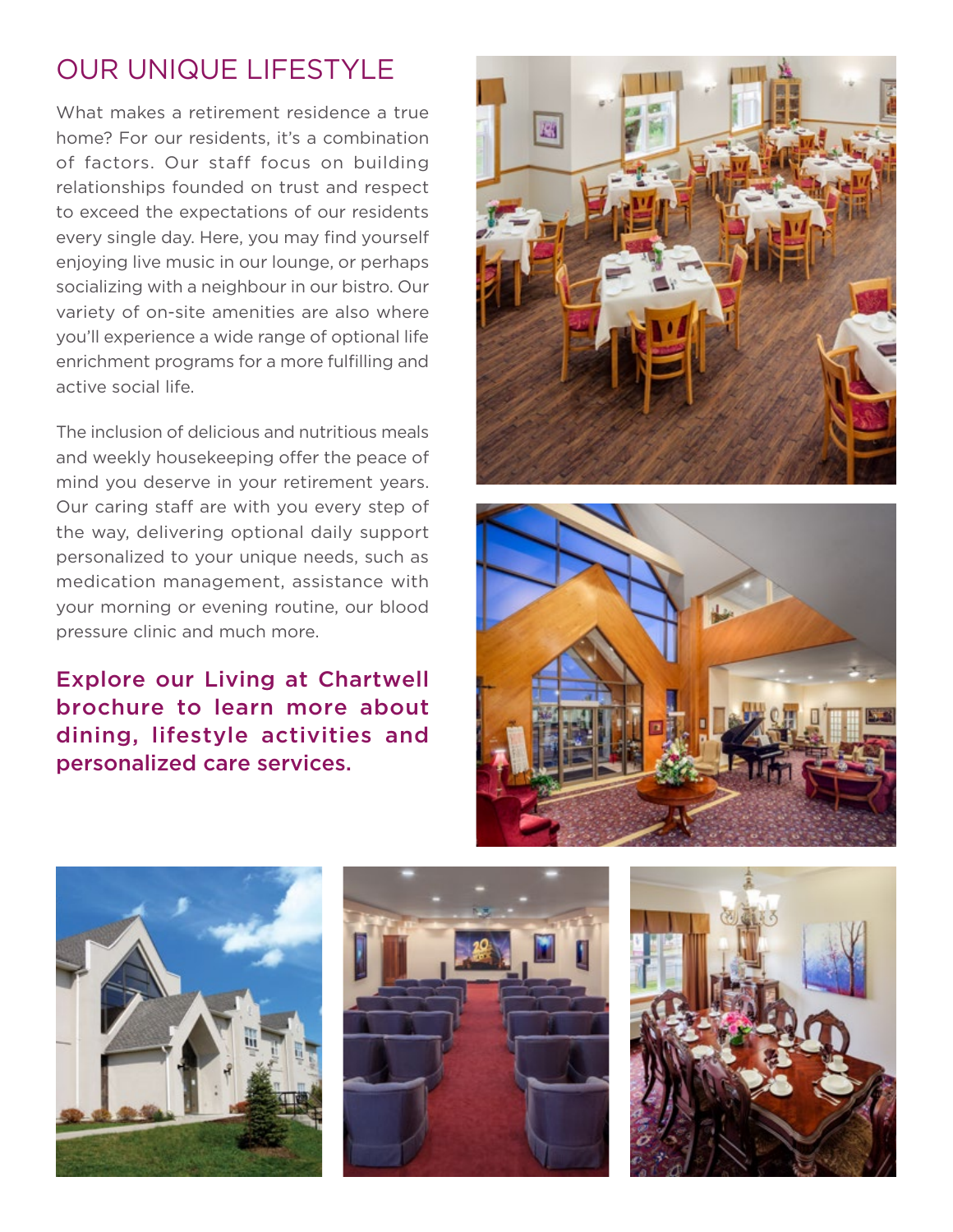# FACTS & FEATURES



### IN THE NEIGHBOURHOOD

- **Pharmacies Communist Communist Communist Communist Communist Communist Communist Communist Communist Communist**
- 

#### **ACTIVITIES**

- 
- 
- 
- 
- LiveNow program 
Social and 
Live entertainment • Educational activities **Educational example 2** recreational programs **E** Live music events
- Cultural activities **Cultural activities Gardening** 
	- **Exercise**
- Restaurants **Banks** 
	-
- **Shopping Medical clinics** Shopping Coffee shops
	-
	-
	-

#### DINING SERVICES

- Diversified menu  **Meals for guests\*** Freshly-prepared snacks
- À la carte menu Catering\* Family dinner
- Themed dinners\*

#### CARE SERVICES

- Medication supervision/ Pharmacy Care Assist Program administration\* Visiting Physician\* Footcare\*
- Assistance with activities  $A$ udiology/hearing clinic<sup>\*</sup> Plood pressure clinic<sup>\*</sup> of daily living<sup>\*</sup>
- On-call Nurse

- 
- 
- 
- 
- 
- 

#### **AMENITIES**

- 
- Private dining room Fitness room Fitness room Library
- 
- 
- 
- Bistro/cafe Movie theatre **Lounge**
- Dining room Activity room Multi-functional room
	-
	-